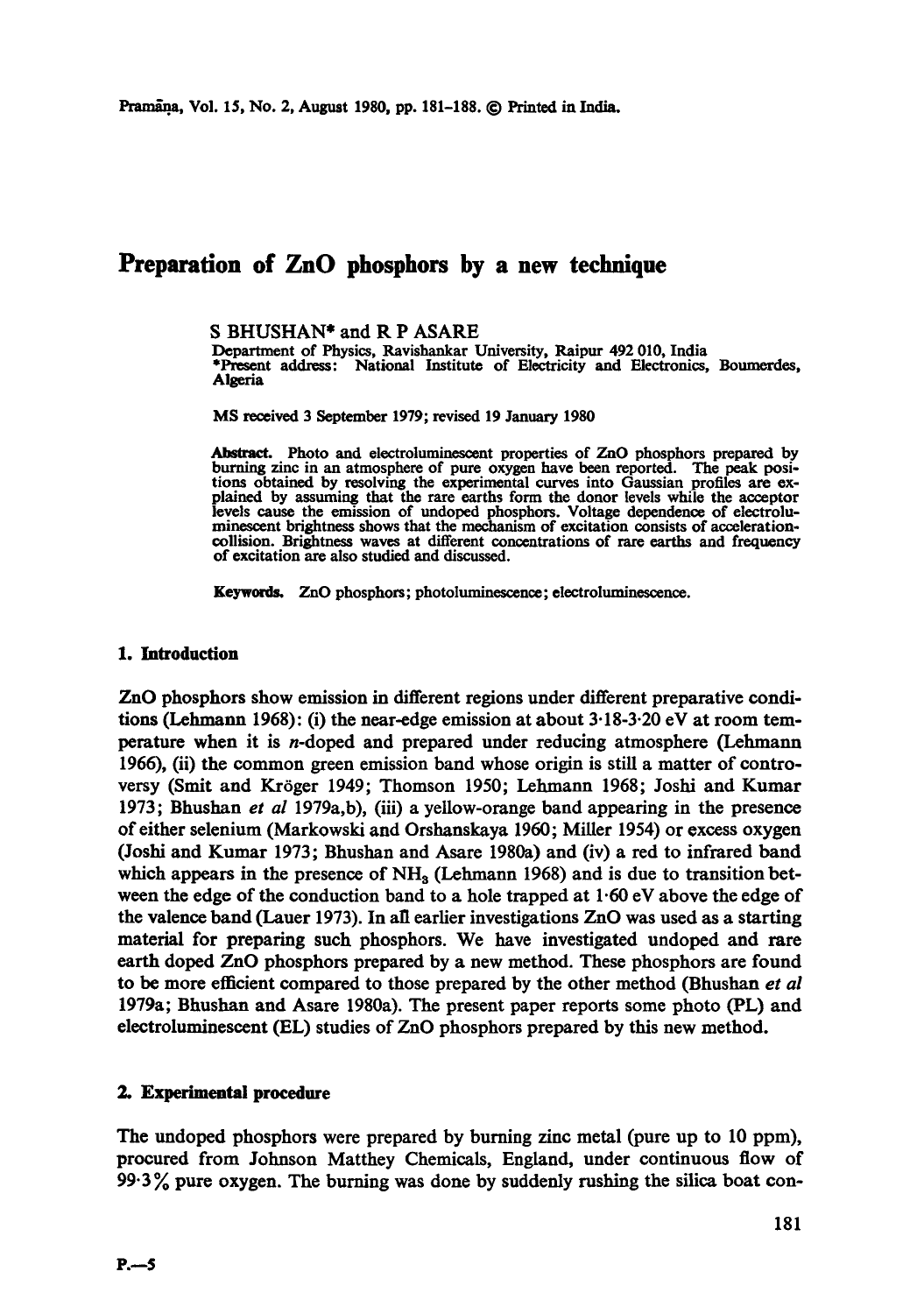taining the zinc metal, into the high temperature zone  $(1150^{\circ}C)$  of a tubular furnace at a temperature of 1150°C and keeping it for 1 hr. Cooling was done in the same atmosphere and a white powder was obtained which showed luminescence under the excitation of UV radiation and electric field. X-ray diffraction studies as well as the PL spectra confirmed that the white material was pure ZnO (Bhushan and Asare 1980a).

Doped phosphors were prepared by thoroughly mixing appropriate amounts of rare earth compounds  $(99.99\%$  pure cerium oxide and  $99.99\%$  pure neodymium nitrate) with ZnO as base material in an agate pestle mortar for 30 min. Grinding for a greater period resulted in a decrease of overall luminescent brightness (Bhushan and Asare 1980b). The mixture was then fired for 3 hr at 1150°C in open air and cooled.

While the PL cell was prepared by depositing the phosphors on a quartz plate with a non-fluorescent volatile organic liquid, the EL cell was prepared by pressing a mixture of the phosphor with araldite between a metal plate and a conducting glass plate of resistance  $100 \text{ ohm/cm}^2$  prepared in the laboratory. The construction of the EL cell is shown in figure 1. Before placing the conducting glass plate a mica sheet was placed on the sample-binder (araldite) mixture to prevent carrier injection. Care was also taken to prevent air bubbles. The general experimental set-up was the same as reported earlier (Bhushan *et a11978,* 1979a,b). The spectra obtained were after necessary correction for photomultiplier response and monochromator dispersion.

#### **3. Results and discussion**

#### 3.1. *Undoped ZnO phosphor*

The PL spectra of undoped ZnO consist of three peaks at 2.47 eV (green), 2-27 eV (yellow), and 2.11 (orange) (Bhushan and Asare 1980a). The peak positions of EL spectra are found to be at 2.47, 2.27 and 2.10 eV which are similar to those of PL spectra thus showing that the centres responsible for PL and EL emission are the



Figure 1. Electroluminescent cell. l. Conducting glass plate, 2. Metallic ring (projected), 3. Screw, 4. Spring, 5. Aluminium foil, 6. Ebonite base. 7. Mica Sheet  $(30 \mu \text{thick})$  8. Steel plate with circular groove in the centre, 9. Bolt, 10. Luminor in araldite (100  $\mu$ thick), 11. Electrode.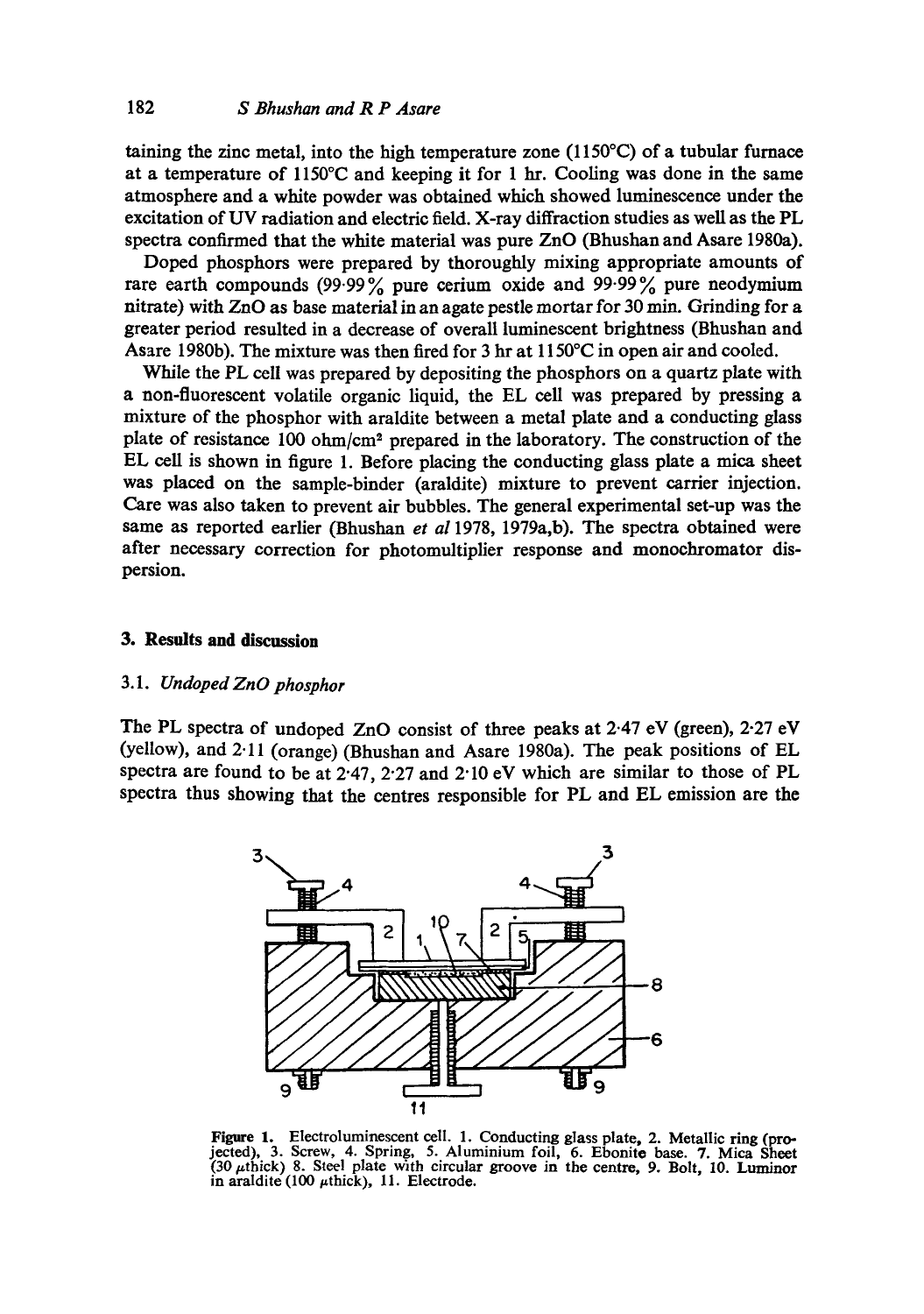same. However the shapes of PL and EL spectra are different perhaps due to the different mechanisms of excitations used for the two processes.

#### 3.2. *ZnO:Ce and ZnO:Nd phosphors*

The PL spectra of ZnO :Ce under the excitations of 3650A Hg radiation at different concentrations of Ce are shown in figure 2 and when resolved into its Gaussian profiles consist of four peaks. Compared to the spectrum of undoped phosphor the following points are noted: (i) one additional weak band at  $2.63$  eV (ii) all the bands are shifted towards lower energy side, the shift increasing with increase in Ce concentration. (iii) intensity of the higher energy band  $(2.47 \text{ eV})$  is suppressed while that of the lower energy and (2.27 eV) is enhanced. Further, while the three bands on higher energy side are maximum at  $0.1\%$  of Ce the band with lowest energy peak is maximum at  $0.05\%$ . The decrease in intensity may be because of differential concentration quenching for these two types of bands.

The EL spectra at different concentrations of Ce are shown in figure 3 and it is seen that these also consist of four peaks and in this case comparing with the spectrum of undoped phosphor the following points are noted: (i) an additional band occurs at 2.63 eV; (ii) with increase in concentration of Ce the green band gradually shifts towards the higher energy side, the yellow and orange bands shift towards lower



Figure 2. Photoluminescent spectra of ZnO:Ce at different concentrations of Ce.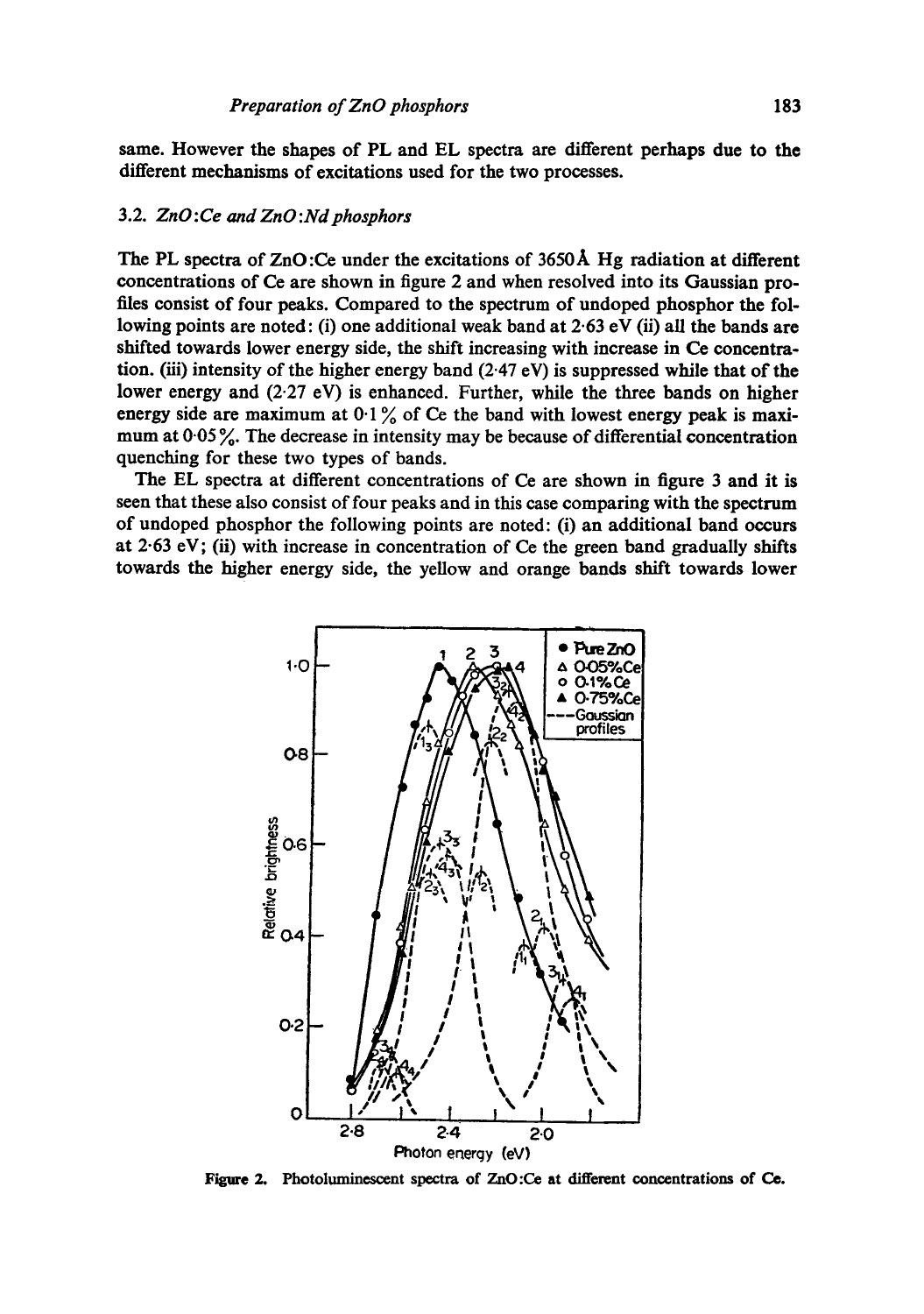

Figure 3. Electroluminescent spectra of ZnO:Ce at different concentrations of Ce.

energy side; (iii) while the intensity of yellow band remains the same, those of the other bands do not vary in a regular way with concentration of Ce.

In ZnO :Nd however PL and EL spectra at different concentrations of Nd (figures 4 and 5) consist of only three peaks but shifted on the lower energy side compared to those of undoped phosphor. In EL spectra the shift in green band is appreciable while the yellow band remains nearly fixed. As regards intensities the following points could be noted: (i) In PL spectra the green band  $(2.23 \text{ eV})$  is enhanced with increase in concentration of Nd. (ii) The intensity of lower energy band (2-04 eV) in EL spectra however increases with concentration.

The effect of increase in frequency of excitations on the EL spectra was also studied and it was found that all peaks shift towards higher energy side with increasing excitation frequency for both the systems.

Bhushan *et al* (1978, 1979) showed the suitability of the donor-acceptor (DA) model for rare earth doped ZnO phosphors. According to this model the actual emission takes place because of transitions between donor and acceptor levels. The donor levels are created due to the rare earth ions and the acceptor levels cause emission of undoped host. The level of donor is shallow while that of the aeceptor is fairly deep. Electronic transitions involving such deep lying levels are generally strongly coupled with various phonon modes and hence give rise to emission of a bell-shaped spectrum. The weak additional band appearing at 2-63 eV in ZnO :Ce may be attri-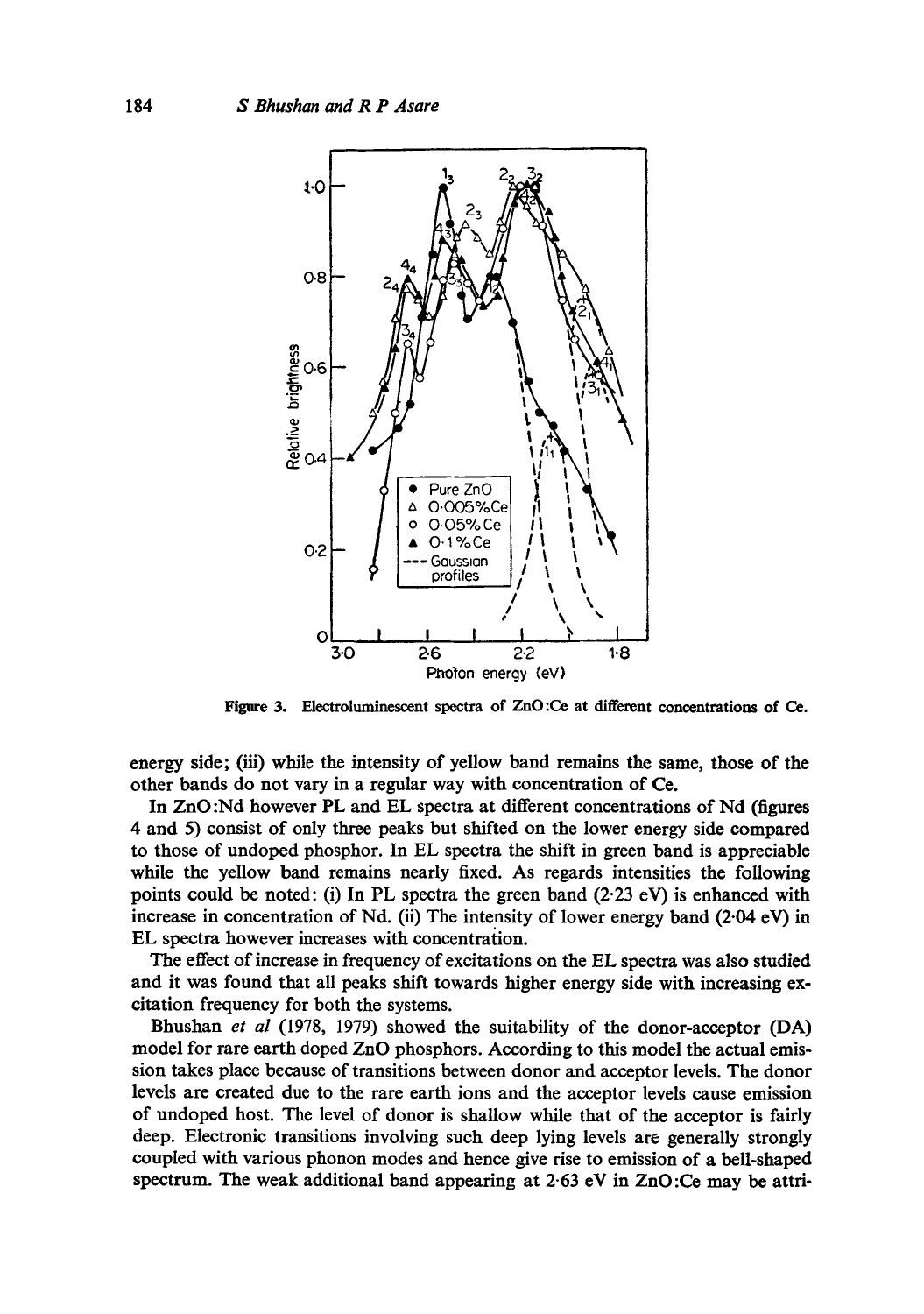

Figure 4. Photoluminescent spectra of ZnO:Nd at different concentrations of Nd.

buted to transitions between some donor level due to Ce and the centres responsible for the usually observed edge emission in ZnO. The intensities of the bands of ZnO:Ce and ZnO :Nd are different and shifted on the lower energy side indicating substitution of rare earths in the lattice. The shift of the bands towards lower or higher energies may be due to the involvement of different DA pairs in radiative recombination. The DA pairs of nearest site may be responsible for the higher energy shift while pairs at larger distances for the lower energy shifts.

#### 3.3. *Voltage and frequency dependence of EL brightness*

The voltage  $(V)$  dependence of EL brightness  $(B)$  for both ZnO:Ce and ZnO:Nd satisfy the relation  $B = B_0 \exp(-b/V^{1/2})$ . This behaviour for one representative sample of ZnO:Ce is shown in figure 6. In this relation  $B_0$  and b are constants. This relation indicates that barriers of the Mott-Schottky are formed in which the thickness varies as the square root of the voltage. The mechanism of EL is therefore an accelerationcollision one (Piper and Williams 1955).

Further, results of the frequency dependence of EL brightness at different voltages showed a linear variation at lower frequencies and a tendency to saturation towards higher frequencies. This behaviour implies that emptying and refilling of EL centres take place more rapidly with increase in frequency but when the time period of applied alternating field becomes comparable with the life-time of the excited states, the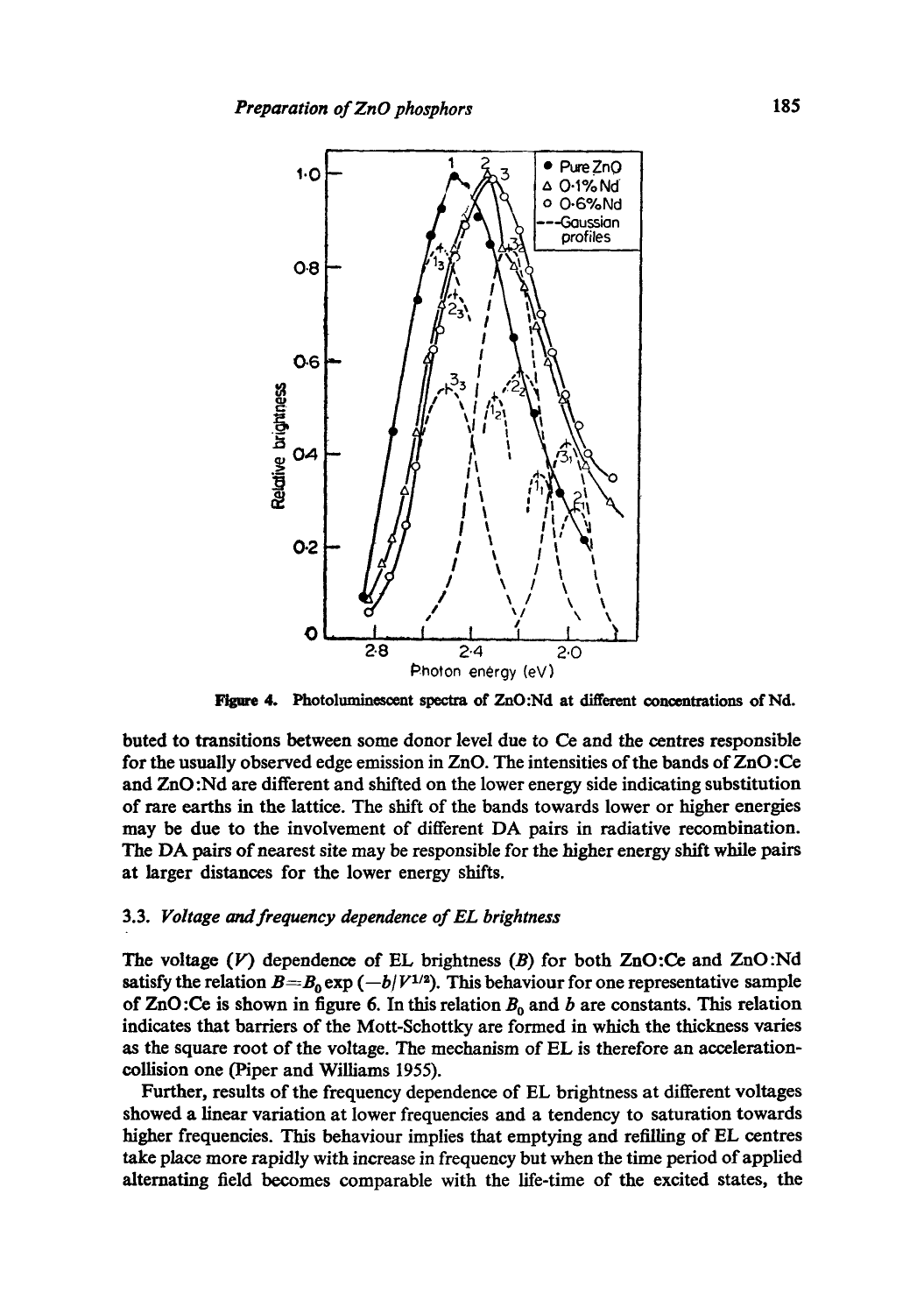

Figure 5. Electroluminescent spectra of ZnO:Nd at different concentrations of Nd.



Figure 6. Voltage dependence of electroluminescent brightness of ZnO:Ce at different frequencies of the applied field.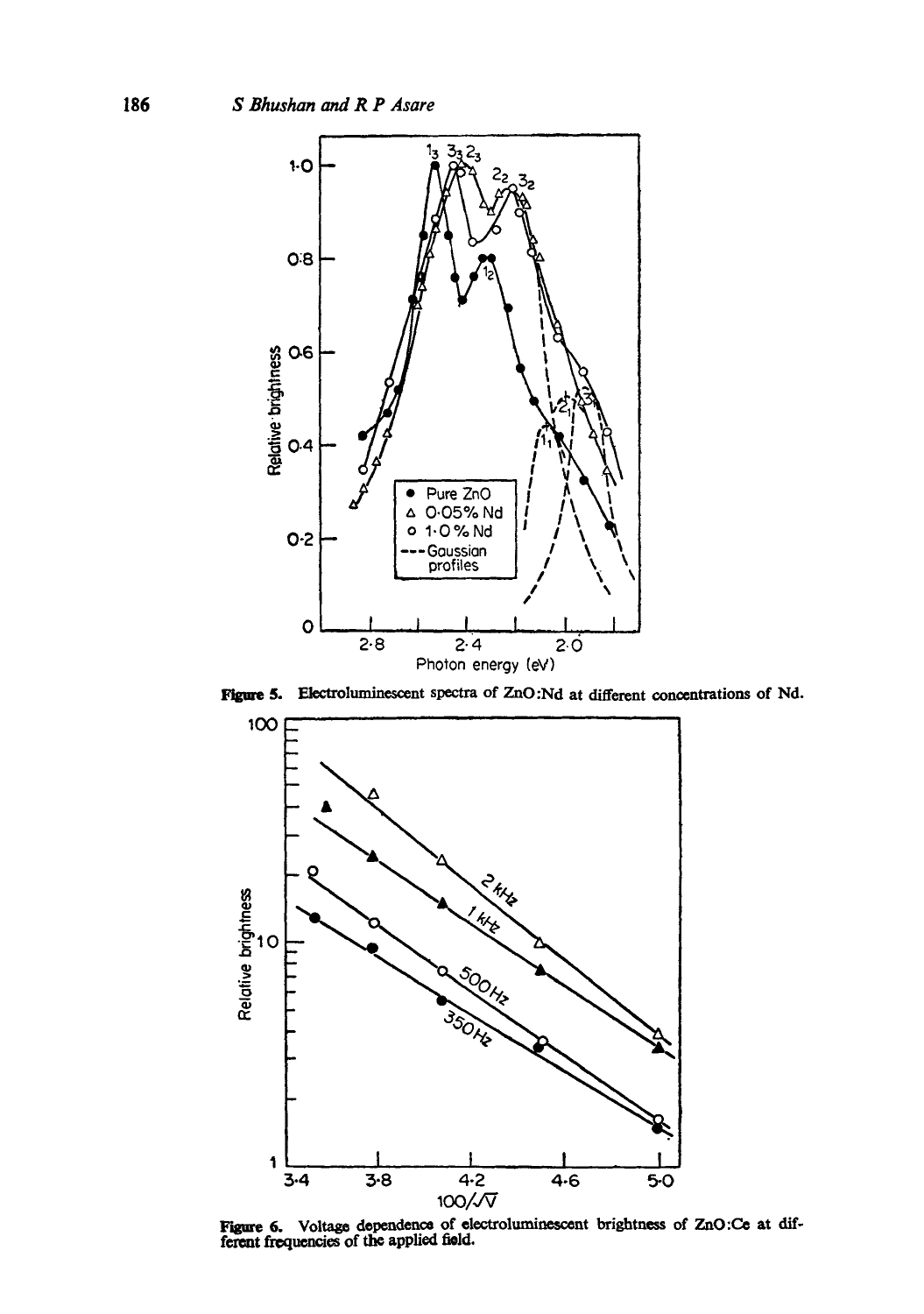**electron does not have sufficient time to emerge out from the trap and the brightness does not vary linearly with the frequency.** 

#### **3.4.** *Brightness waves*

**Brightness waves (BW) of EL due to sinusoidal excitations (fixed voltage I kV and frequency 350 Hz) for ZnO :Ce and ZnO :Nd are shown in figure 7. For the two systems the BW at fixed voltage and different frequencies are shown in figure 8. During**  each cycle of excitation the BW shows two primary peaks  $(P_1 \text{ and } P_2)$  and one secondary peak (S). In both the cases with increasing concentration of rare earth the secon**dary peaks become weaker.** 

**The secondary peaks are associated with the excess oxygen in the lattice. Due to substitution of trivalent rare earths in place of bivalent zinc the excess oxygen is** 



**(0) ZnOtCe (b) ZnO.'Nd** 

Figure 7. Brightness waves of ZnO:Ce and ZnO:Nd at different concentrations of **the dopants.** 



Figure 8. Brightness waves of ZnO:Ce and ZnO:Nd at different frequencies of the **applied field.**